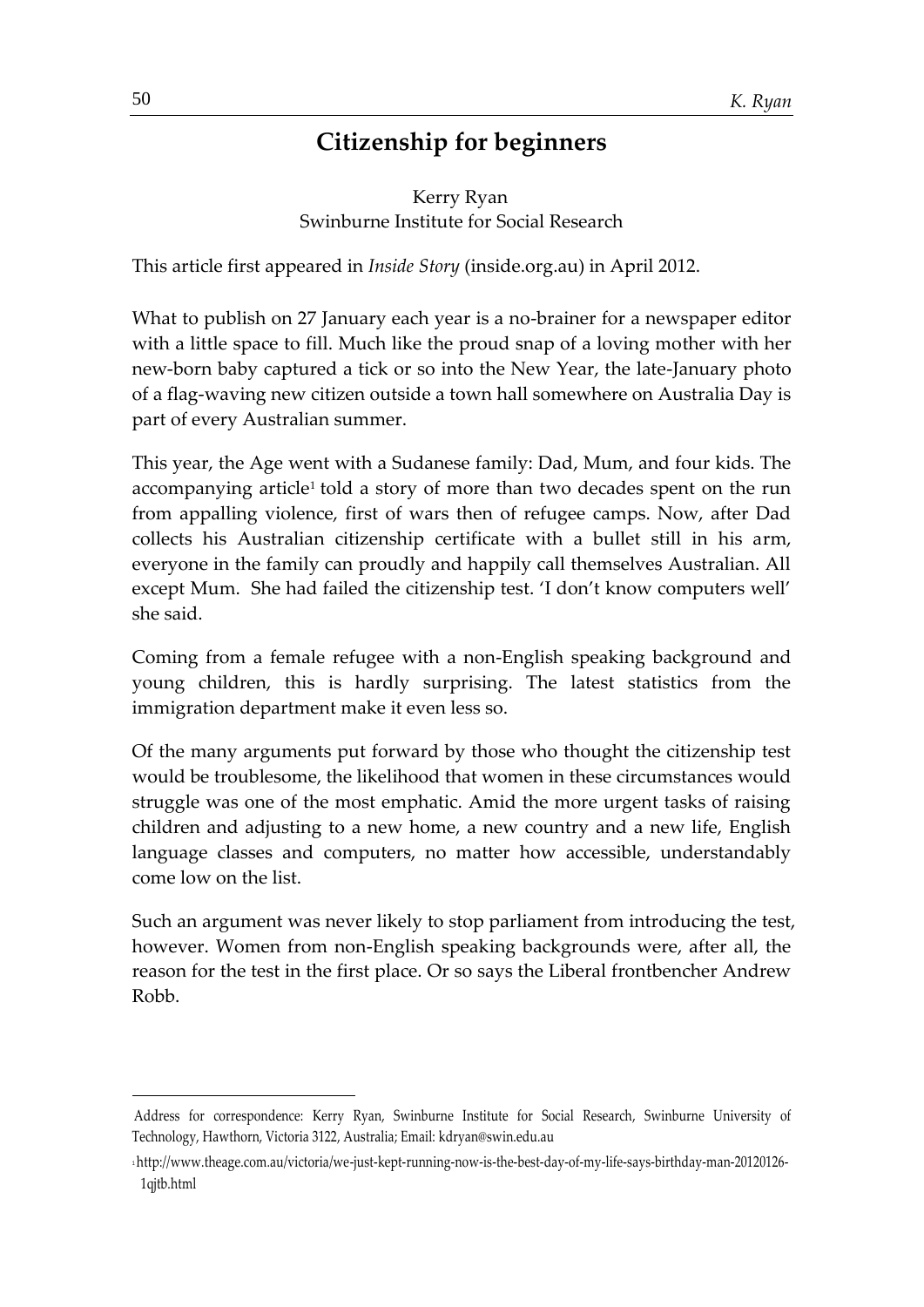In *Black Dog Daze,* 2 a book about his long struggle with depression, Robb credits himself as being the initial driving force behind the citizenship test. He was motivated, he says, by what he had learned about refugee women who couldn't speak English, many of whom he encountered in his role as Parliamentary Secretary of what was then called the Department of Immigration and Multicultural Affairs. The experience gave him flashbacks to his childhood in Reservoir, a northern suburb of Melbourne with a rich multicultural history.

Robb writes that many of his Italian school friends acted as interpreters for mothers who, despite many years in Australia, couldn't speak English. His friends' fathers, on the other hand, could; they had learnt it while working. Even now, years later, says Robb, many of these immigrant Italian women still can't speak English and are unable to communicate with their grandchildren and great-grandchildren because the younger generations don't speak Italian.

Robb's wife, in her work as a volunteer at a medical centre in Melbourne, had also encountered refugee women, newly arrived expectant mothers from various parts of the globe who were "timid and apprehensive" because they couldn't speak English. Most of their husbands could, writes Robb; again, they had learnt it on the job.

Robb decided that refugee women were not taking advantage of the government-funded English language lessons available nationwide, lessons with the potential to greatly improve their lives. Perhaps a gentle shove was in order. "I decided," he writes, "that requiring a basic level of English competence to get citizenship would provide an enormous incentive to learn English."

Robb's idea was a shade grandiose, and more than a shade late. A basic level of English competence had been a requirement for Australian citizenship since 1984. Before that, the legislative requirement was for an "adequate" knowledge of English, a stipulation that had been in force since 1949 — as long as Australian citizenship itself. In any case, it was not the language requirement that was supposed to change with a citizenship test, just the way of determining whether or not a prospective citizen had reached it.

Prior to the written citizenship test, a candidate's basic knowledge of English was assessed by a department official during the application interview. Questions were routine, and focused on the nature of the application and on personal details. The level of language difficulty did not extend far beyond *How long have you been here?* or *What are your children's names?* A new test was needed, Robb decided, like those in Britain and the Netherlands. There, according to a discussion paper released by the Department of Immigration and Multicultural

<sup>2</sup> http://catalogue.mup.com.au/978-0-522-85857-0.html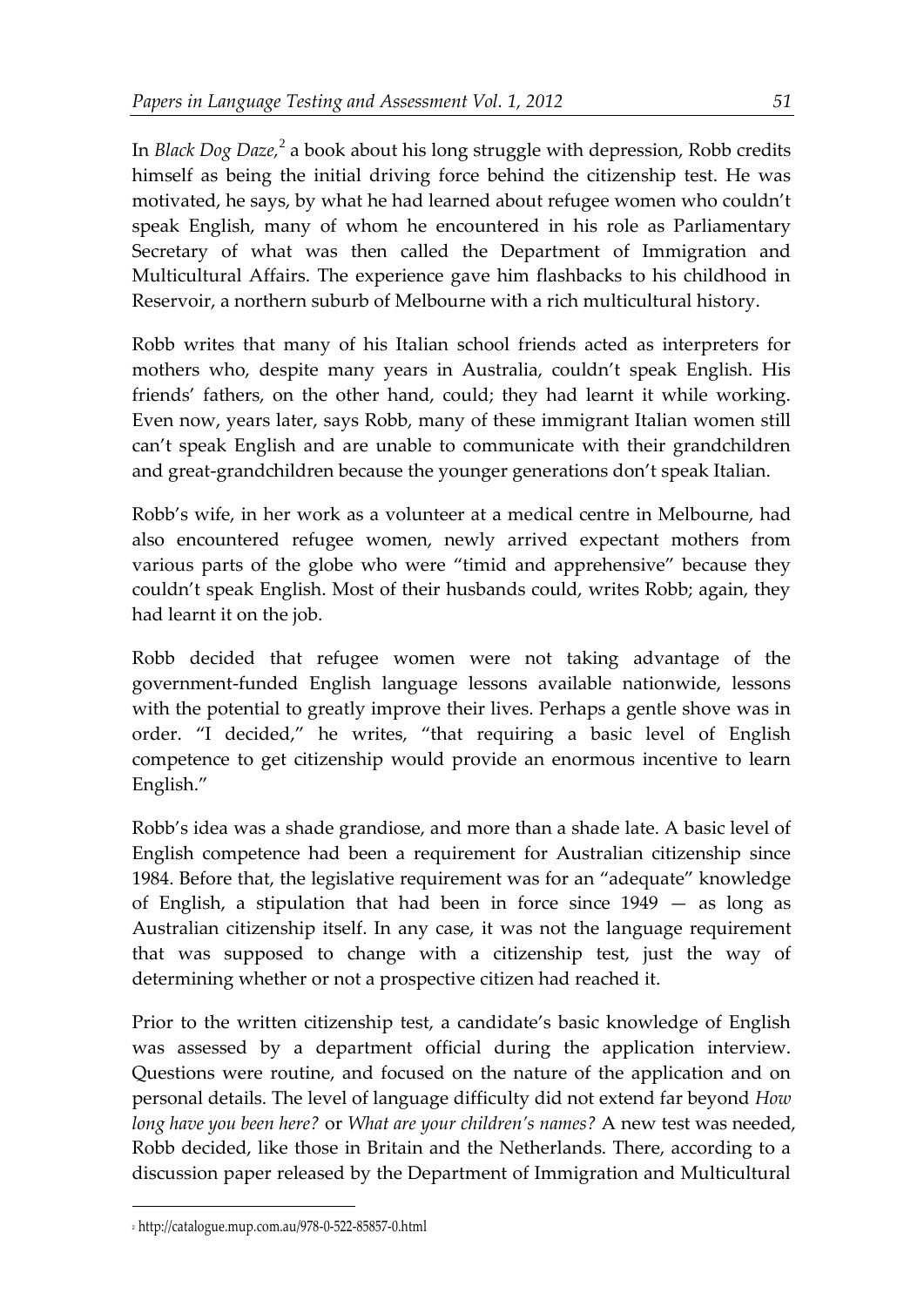Affairs in 2006, "formal, consistent and objective" language tests operate with language proficiency requirements "defined in specific linguistic terms." Everyone, it seems, nodded in agreement. Why wouldn't they? Words like "formal," "consistent" and "objective" make for a heady brew. Tests, especially ones with "specific" requirements, are wonderful things.

The announcement that there would be a new test for citizenship came at a joint press conference held by John Howard and Andrew Robb late in 2006. All applicants for Australian citizenship would soon be required to demonstrate a "working knowledge" of the English language and a basic understanding of Australian society, culture, values and history. The test, said Howard, was "about cohesion and integration." Howard and Robb's announcement was an anniversary gift; the Cronulla Riot had taken place one year earlier, to the day, on 11 December 2005.

At that stage the details were sketchy. Robb knew nothing other than that the test would be computer-based and that thirty questions (later reduced to twenty) would be drawn randomly from a larger bank of two hundred. The test materials, he said, were yet to be written.

For John Howard, there was quite a bit to like about a citizenship test. The public was keen, so the research indicated, and while it was no *Tampa* or children overboard, it was a values debate at least. Howard was in electoral trouble and he knew that only a rabbit from a hat would stop Kevin Rudd, who after a week in the job was already looking like a big problem. Rudd played it cool. He had time, and nothing to gain by opposing a test that just might include a question on the meaning of "fair shake of the sauce bottle."

The legislation sailed through both houses in the second half of 2007. Apart from one or two gratuitous swipes at Howard, mostly along party lines, only Liberal MP Petro Georgiou took a serious swing at it in the lower house. In the Senate, Andrew Bartlett of the Democrats and Kerry Nettle of the Greens led the dissent for their respective parties.

Georgiou, Bartlett and Nettle had plenty of friends outside of the parliament, however. Academics and lefties weren't happy. They rarely are on such matters. In this case, however, their job was easy. Did someone say *language test*?

Australia's policymakers have, in living memory, shared a bipartisan willingness to use language tests for traffic control. While there are more recent examples, the baldest and most infamous example on record, the dictation test, was the central plank on which the Immigration Restriction Act of 1901 was built, underpinning the White Australia policy for six decades.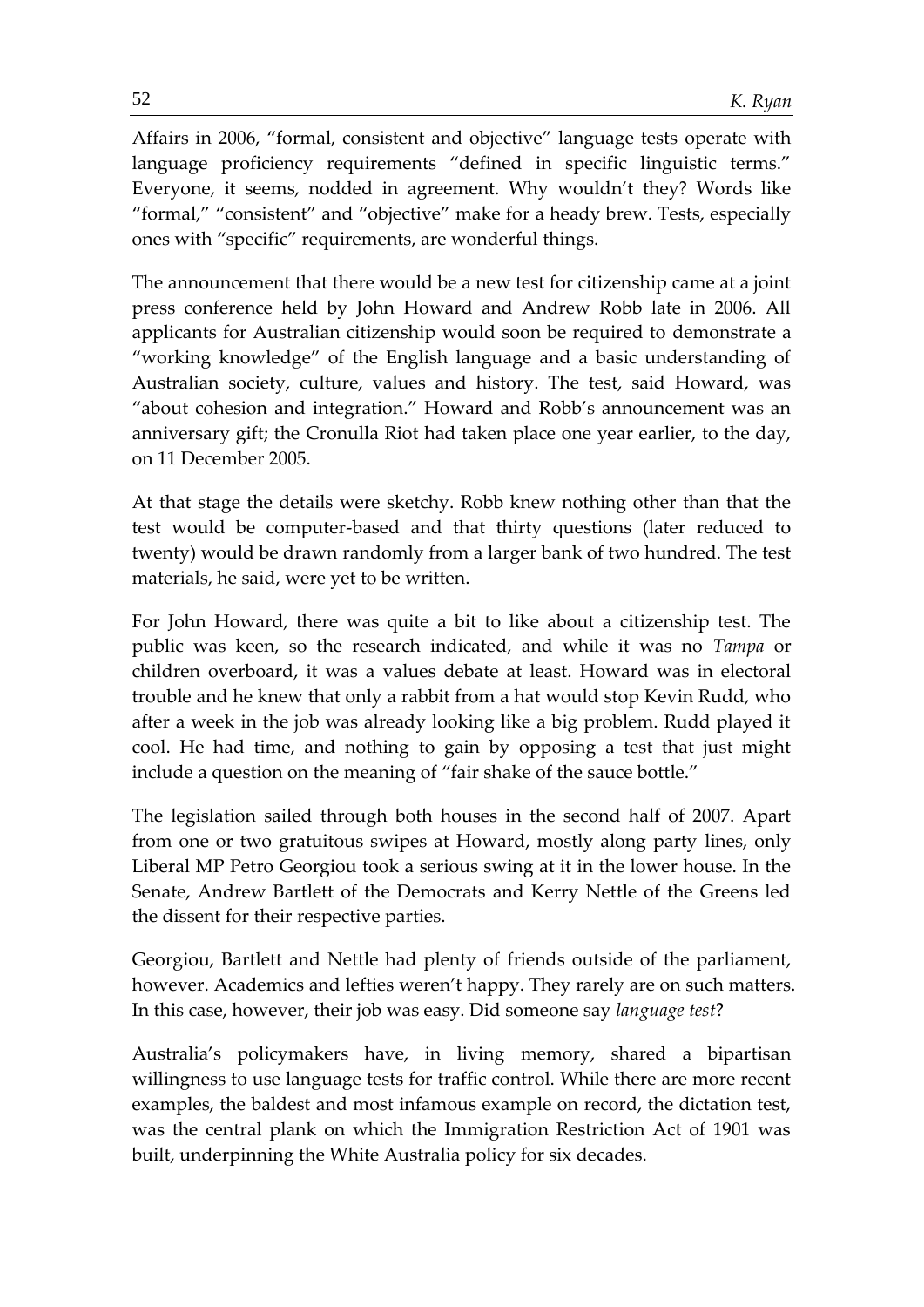Comparisons between the citizenship test and the dictation test were overblown, however. The dictation test was about stopping people at the point of entry or discouraging them from showing up at all. Arguably, such a test is closer to turning back the boats. Citizenship candidates, on the other hand, are already in the country, and have been for at least four years. The citizenship test, like citizenship itself, is not about who comes, but who belongs.

### **##**

It is around four and a half years since the citizenship test was launched at the beginning of October 2007. It was of little help to Howard, of course, and just two months later a new immigration minister, Labor's Chris Evans, was in charge. From the very beginning, statistics showed that humanitarian visa entrants struggled to pass while those from the skilled and family streams had little if any trouble. In April 2008, responding to concerns about this apparent inequity, Evans announced a review to be headed by the former diplomat Richard Woolcott. His brief was to investigate any unintended consequences arising from the test.

Woolcott was no fan of the citizenship test. Indeed, he is on record after his appointment as saying that it was unnecessary. He was more circumspect in his report to the government, however, but not much. In *Moving Forward: Improving Pathways to Citizenship*,<sup>3</sup> one of the committee's first "key findings" reads: "The present test is flawed, intimidating to some and discriminatory. It needs substantial reform."

Woolcott's report, based on extensive investigation and wide consultation, made thirty-four recommendations, the great majority of which — twenty-six — were supported by the government. The main recommendation was that a revised test should focus on the responsibilities and privileges of citizenship rather than on what Woolcott termed "useful knowledge" for integrating into Australian society. A diplomat to the core, he was being polite, and resisted references to the scorn heaped on the original test booklet *Becoming an Australian Citizen*, which was widely condemned for its jingoistic tone and content.

The review committee also spent considerable time trying to untangle the legislative requirements for prospective citizens to demonstrate a "basic knowledge of the English language" and an "adequate knowledge of Australia and of the responsibilities and privileges of Australian citizenship," two interminable, how-long-is-a-piece-of-string arguments. It dealt with the latter by recommending that the civics be separated from the legend. In other words, the country's notable achievers in sports, science and the arts, along with the

<sup>3</sup> http://www.citizenship.gov.au/\_pdf/moving-forward-report.pdf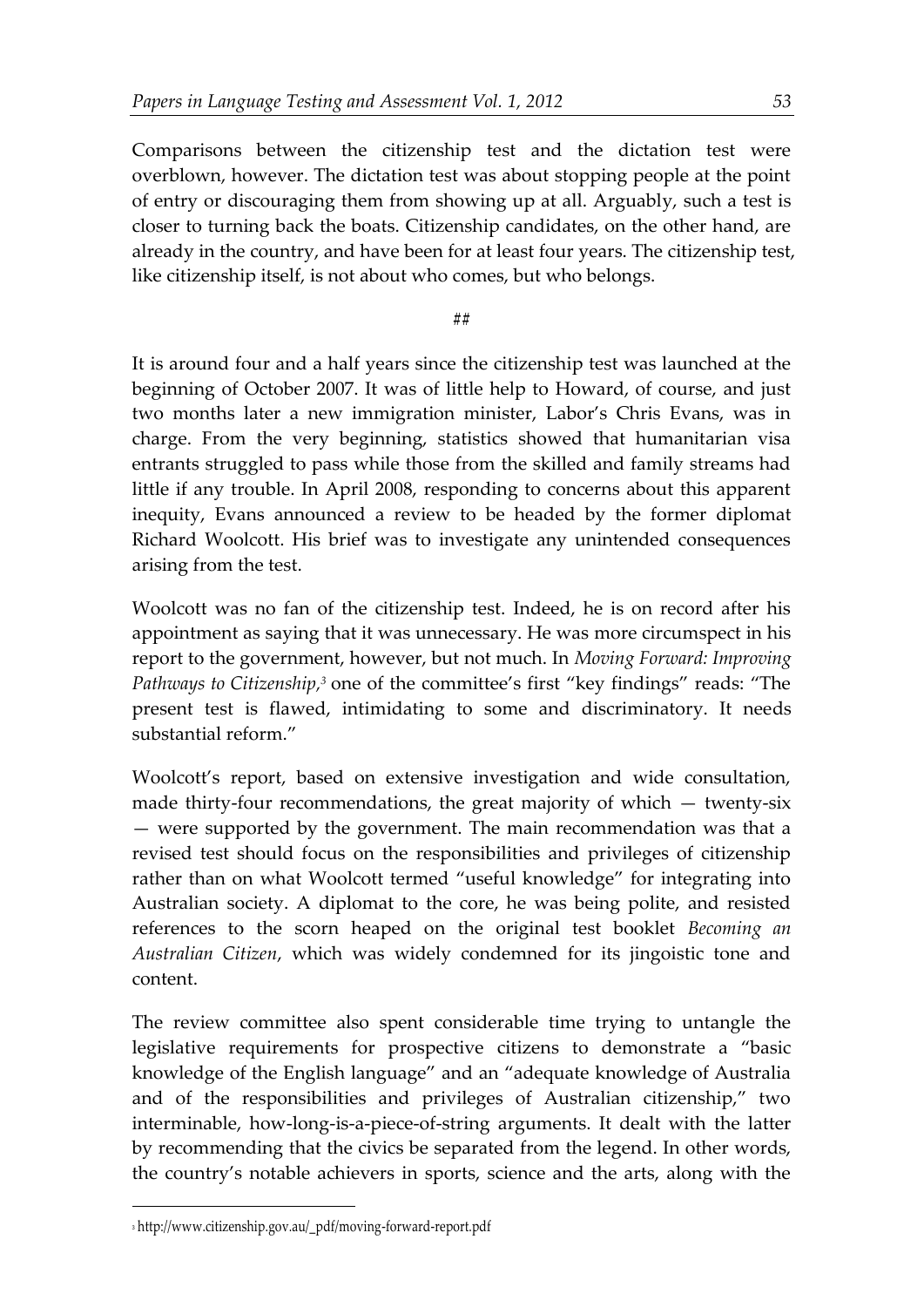stump-jump plough and the tourist attractions, while all "useful knowledge," had no place in a test for citizenship.

The legislative requirement for a "basic knowledge of the English language" was not so easy. Woolcott and his team knew that Ingrid Piller and Tim McNamara, two prominent applied linguists, had analysed the language level of the test materials and determined that it was "out of the reach of a basic user of English." They drew on the "basic user" levels in the Common European Framework of Reference for Languages, a tool designed for setting comparable standards of language learning, teaching and testing across the European Union. The framework describes six broad levels of language proficiency. Its lowest two levels, A1 and A2, describe a "Basic User" of a language in terms of language abilities. The upper level of basic user, A2, is also known as the "Waystage" and describes learner abilities as "simple" and "routine" and in areas only of "immediate relevance."

Throughout the debates before, during and after the introduction of the citizenship test, politicians, bureaucrats and academics offered a multitude of other ideas about what the appropriate language level for citizenship should be, using terminology like plain, simple and reasonable, or resorting to even more imprecise phrases like a practical command of the language, a commonsense level of English, a working capacity, sufficient for taking advantage of education and economic opportunities, enough to read a memo or a safety sign at work, say hello to a neighbour or read a basic newspaper.

Mercifully perhaps, Woolcott and his committee aligned with the Europeans, declaring that "a basic knowledge of the English language is having a sufficient knowledge of English to be able to exist independently in the wider Australian community and… resembles the A1/A2 level of English in the Common European Framework of Reference for Languages." Though the definition presents no less a headache for the task, the committee's recommendation was that the test materials be re-written in this level of basic English.

The government endorsed the committee's interpretation of basic English and acknowledged concerns that the language of the original test materials was beyond it. It then added these two sentences:

*The government agrees with the committee that providing resources in plain English will support prospective citizens to prepare for the test. All related citizenship test resource material, including the resource book and questions will be developed in plain English.*

Woolcott's committee had made no such statement; the term "plain English" did not appear anywhere in its report. A "basic knowledge of the English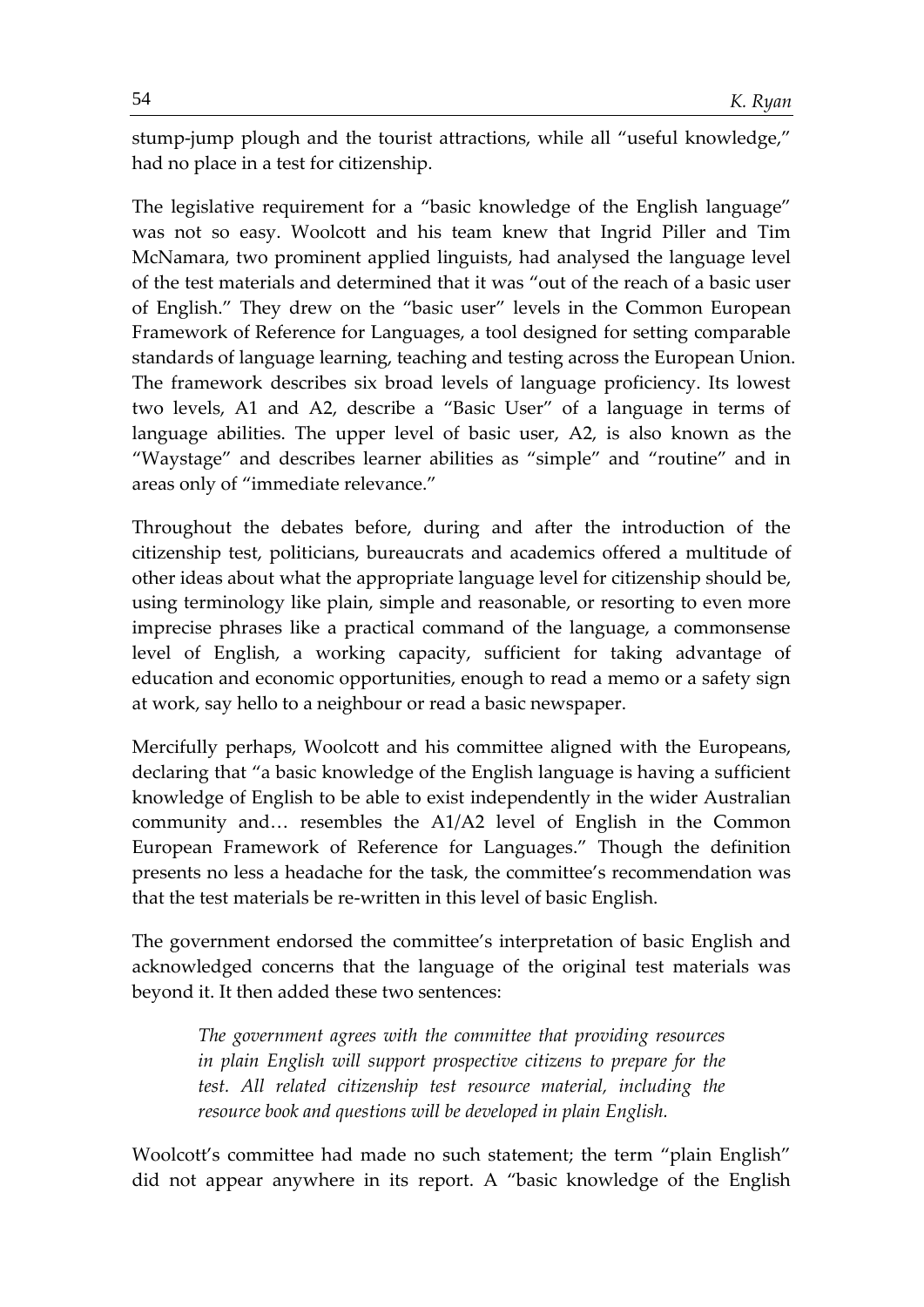language" had become "plain English" in the space of a paragraph, and, whether this semantic shift was intentional or not, it was further evidence of the general confusion surrounding the language requirement for citizenship.

The revised Australian citizenship test<sup>4</sup> was launched in October 2009. The new study booklet, *Our Common Bond, <sup>5</sup>* was better organised and clearer about what would be tested, and most of the "useful" information from the original booklet was relegated to a non-testable section. The original test's three mandatory questions, all of which had to be answered correctly in order to pass, were abolished, meaning that it was no longer possible to score 19 out of 20 and still fail. The critics were happy, or at least quieter than they had been the first time around. What most of them missed was the fact that the language level of the new booklet, which was now in "basic English," "plain English," or both, hadn't changed to any significant degree. And along the way the government had increased the pass mark from 60 per cent (twelve out of twenty) to 75 per cent (fifteen).

#### ##

The initial impact of the changes on the pass rates of different groups was difficult to assess because statistics on the test were suddenly hard to come by. Information that had previously been released in a relatively timely manner had slowed considerably  $-$  so much so that by late last year the only way to extract the relevant data from the immigration department was by using freedom of information legislation.

Statistics released recently under FOI and published here<sup>6</sup> for the first time make it possible to compare pass rates of all nationalities for the original version of the test with those for the revised version. They show that the revised citizenship test is still flawed, is more intimidating for some applicants, and is even more discriminatory.

First, let's look at the original test, <sup>7</sup> which ran from 1 October 2007 to 18 October 2009. Among the countries of origin with 200 or more test "clients" (to use the department's term), nine had average marks under 70 per cent for all test attempts: Afghanistan (59 per cent), Somalia and Burundi (63), Iraq (64), Sudan (65), Eritrea (66), Cambodia (67), Liberia (68), and Ethiopia (69).

In the revised version of the test, all but one of these nine countries recorded lower average marks, and some considerably lower, during the period from its

<sup>4</sup> http://www.citizenship.gov.au/learn/cit\_test/test\_changes/

<sup>5</sup> http://www.citizenship.gov.au/learn/cit\_test/test\_changes/revised\_book/

<sup>6</sup> http://inside.org.au/wp-content/uploads/2012/04/both\_tests.pdf

<sup>7</sup> http://inside.org.au/wp-content/uploads/2012/04/initial\_test.pdf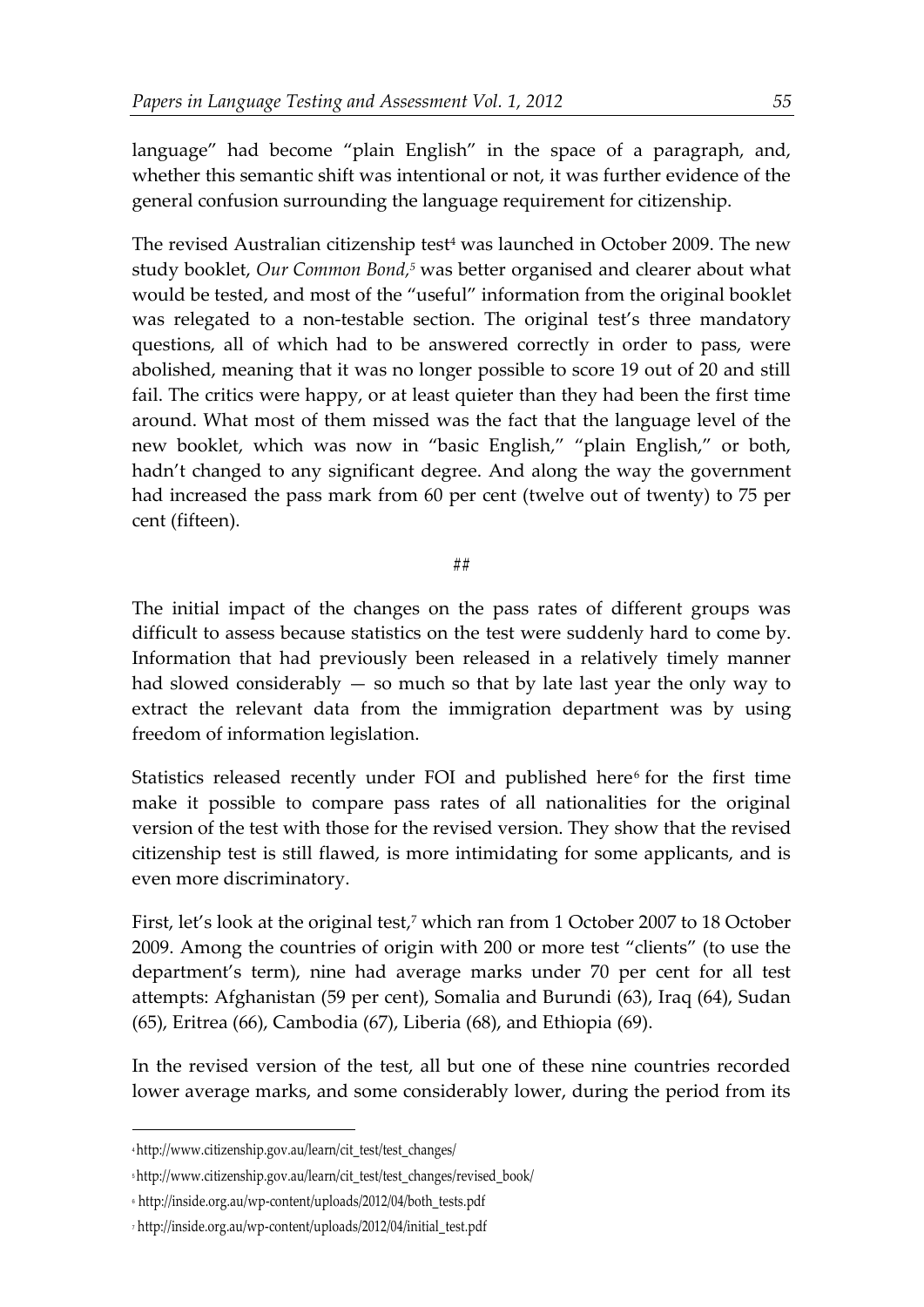inception on 19 October 2009 up to the end of June 2011. For these clients, and many more as well, the new, revised citizenship test was proving to be tougher. Coupled with the new, higher pass mark of 75 per cent, citizenship was even further away for these applicants.

Also revealing are the statistics covering the number of times clients from each country are taking the test. Under the original test it was relatively rare for the average number of tests taken per client to go above two. Among the exceptions were Tunisia's seven applicants, all of whom passed the test eventually, who took twenty-five tests between them (at an average of 3.57 tests per client) during the test's first nine months of operation. The only other countries to record averages over two tests per client during this period were Afghanistan (1013 clients took 2114 tests, or 2.09 tests each on average), Burundi (eightyseven clients at 2.09 tests each) and Rwanda (thirteen clients at 2.08). In the period from 1 July 2008 until the old test ended on 18 October 2009, of countries with over fifty clients only Afghanistan and Iraq recorded more than two tests per client.

The revised test's statistics are somewhat different. From its introduction on 19 October 2009 through to 30 June 2010, no countries recorded an average of more than two tests per client  $-$  an innocuous debut. But during the next twelve months, of the countries with more than fifty clients, Afghanistan headed the list at 3.78 tests per client. Afghanis were not alone in their struggle to pass the new test inside three attempts. Of countries with more than 100 clients, Cambodia (331 clients at 3.18 tests each), Iraq (619 at 3.06) and Sudan (472 at 3.04) were hit almost as hard. In all, twenty-four nationalities, ten of which contributed more than one hundred clients, needed more than two tests per client to pass the revised citizenship test.

Remember that the citizenship test is about achieving social cohesion and integration. Remember too that the revised test is supposed to be serving those goals more effectively than the original.

It isn't all bad news, however. Clients at the top end of the statistics have been served rather well by the changes. By getting rid of the mandatory questions in the revised test, those countries with average marks already comfortably above 75 per cent have had their chances of success enhanced. In the first period of the original test, for example, the failure rate for applicants originally from Britain was 11.7 per cent, from India 10.7 per cent, and from Germany 8.8 per cent. In the final months of that version the figures were slightly lower: Britain 8.1 per cent, India 9 per cent and Germany 7 per cent. Under the revised test, these fail rates dived. In the first eight and a half months of the new test there were 44 fails (0.6 per cent) from a total of 6810 British clients; in the following twelve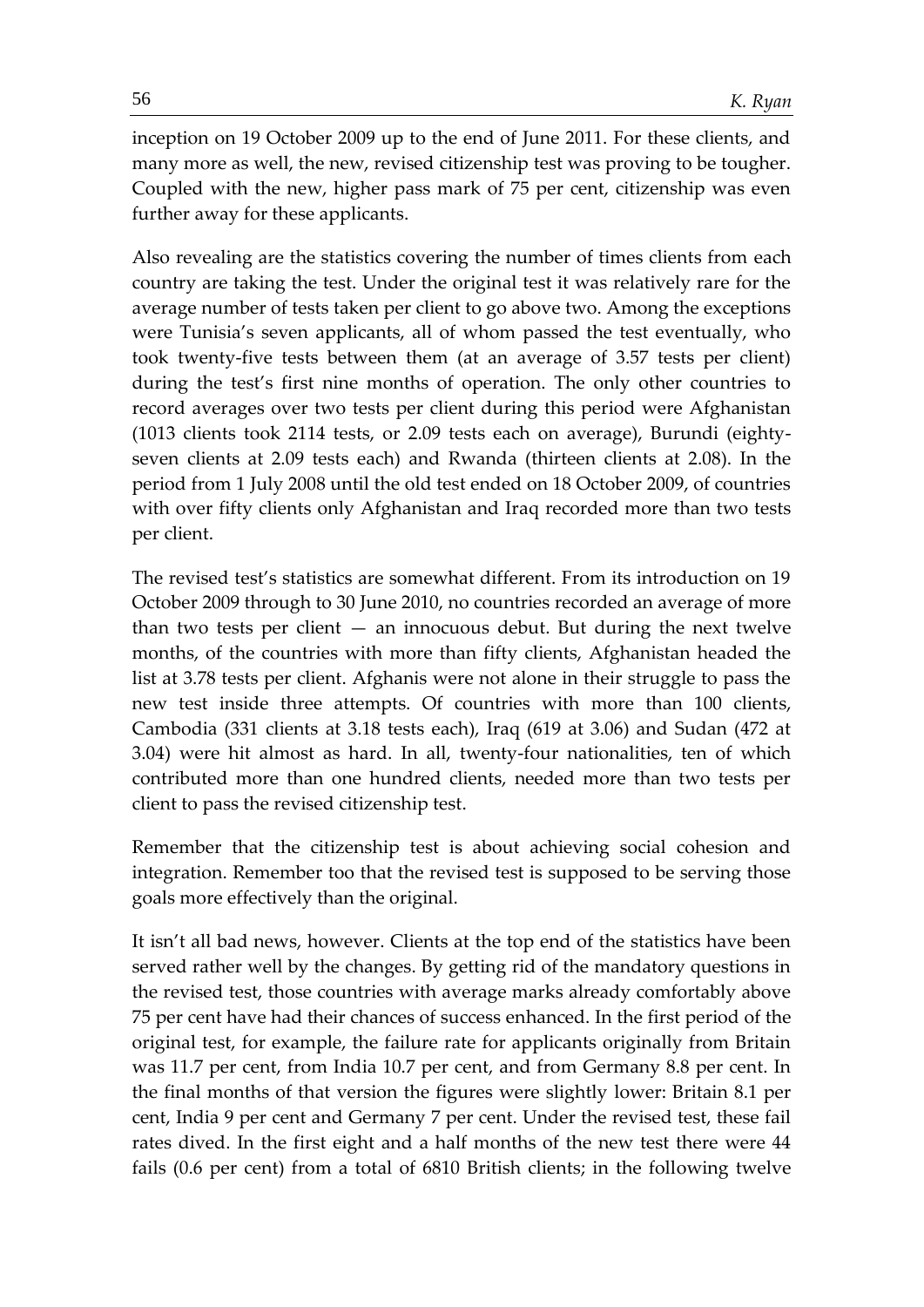months, 1 July 2010 to 30 June 2011, there were 121 fails, a rate of 1.2 per cent, among 10,292 British clients. The changes served Indian and German clients well too: in the same two periods India's rate of fails was 1.6 per cent (of 5573 clients) and 4.2 per cent (of 8310 clients); the German fails for the same periods were 0.7 per cent and 0.6 per cent respectively.

The higher fail rate among some nationalities has fed into the overall figures on new citizens. The department's annual reports show that in the three years prior to the introduction of the citizenship test, the overall approval rate for citizenship applications was generally around 96 per cent or just above. In the 2007–08 reporting year, the same year in which the citizenship test was introduced, the approval rate dropped to 91 per cent before increasing slightly to 92.5 per cent in 2008–09. Then, in 2009–10, the year in which the revised citizenship test began, the approval rate dropped slightly to 92 per cent. In 2010-11, however, the overall approval rate for citizenship applications dropped to 87.9 per cent.

Despite making citizenship harder to acquire, the government has made some concessions. A list of people exempted from the test includes those over sixty or under eighteen years of age, and people with a "permanent or enduring physical or mental incapacity." *Our Common Bond* has been translated into thirty-seven "community languages," which is good news for applicants from those communities, assuming of course that they are able to read in the first place. There is also an assisted test option in which an officer of the department reads the questions aloud for those who have literacy problems.

More promising, perhaps, is the introduction of the option of a citizenship course as an alternative pathway to citizenship, which Woolcott called for in his report. Introduced in May 2010 and administered by the Adult Migrant English Program, "Our Common Bond: A Course in Australian Citizenship" is a twenty-hour, classroom-based course run over seven sessions. The course is available to those who have failed the Standard or Assisted test three or more times. Candidates are unable to choose to do the course; they must wait for the department to contact them. According to the department's 2010–11 snapshot report, twenty-seven such courses have been held with 321 people, out of 355, passing the course.

It is worth remembering perhaps that *all* tests discriminate; all good ones anyway. That's what they are designed to do, after all, and, for a couple of thousand years at least, they've been used with varying degrees of effectiveness and fairness to decide who gets what. It is also worth remembering that tests have been used for just as long for nefarious means – who gets their head chopped off or run through with a sword, for example.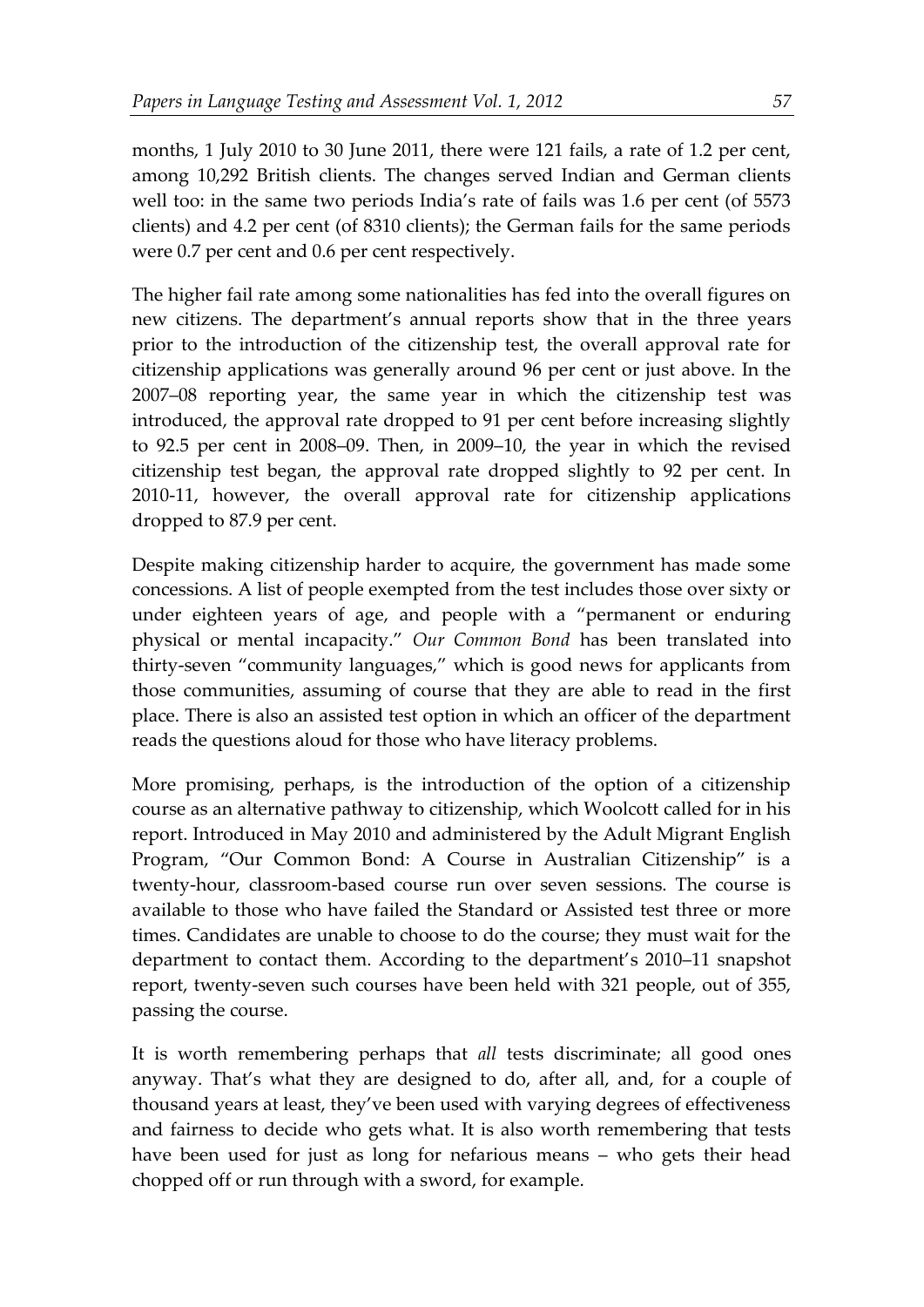The distinction is important because tests in general are given far too much credit as productive forces while their more deleterious effects are often papered over or ignored completely. Andrew Robb says his initial motivation for the citizenship test was to provide an incentive for migrants to learn English. Indeed, he credits the April 2006 speech in which he first raised the possibility of an Australian citizenship test as the cause of an almost immediate and "massive increase in the number of immigrant and refugee women enrolling in English language classes." This is a bold claim, one that would have been served well with evidence. Is it possible perhaps that an increase may have been at least partially driven by increased overall migrant numbers at the time?

#### **##**

During a radio interview<sup>8</sup> with John Howard in September 2006, Neil Mitchell of Melbourne's Radio 3AW asked the prime minister if the proposed citizenship test would make it more difficult to become a citizen. "It won't become more difficult if you're fair dinkum," replied the PM, "and most people who come to this country are fair dinkum about becoming part of the community. I think most people will welcome it."

Later in the same interview, Howard took a call from Jane, a teacher with the Adult Migrant English Service who was concerned about her students, most of whom were refugees from Sudan and Afghanistan at the start of a long journey to even basic literacy.

Howard interjected to tell Jane that the test would be applied after four years and that by then a person should have a "reasonable level of proficiency" in English. Jane didn't get to finish her initial question and was given no opportunity to reply to the PM's remarks. Perhaps she would have said, as Petro Georgiou would subsequently, that migrants are acutely aware of the need to learn English to improve their lot in Australia and that a test stacked against them was an odd way of goading them into it.

Howard's comments are reflective of an almost universal ignorance, or perhaps lack of interest, among politicians, bureaucrats, academics and the public about what it takes to learn a language from scratch as an adult, as well as how languages are taught and how they are tested.

Consider just one sentence from *Our Common Bond*: "Anzac Day is observed on 25 April each year." Such a sentence might be described as "plain" or "basic." Teaching it ought to be a breeze. To "observe," for instance, is a relatively straightforward concept: in its most common usage it means to "look at" or

1

<sup>8</sup> http://inside.org.au/wp-content/uploads/2012/04/Howard\_3AW.pdf